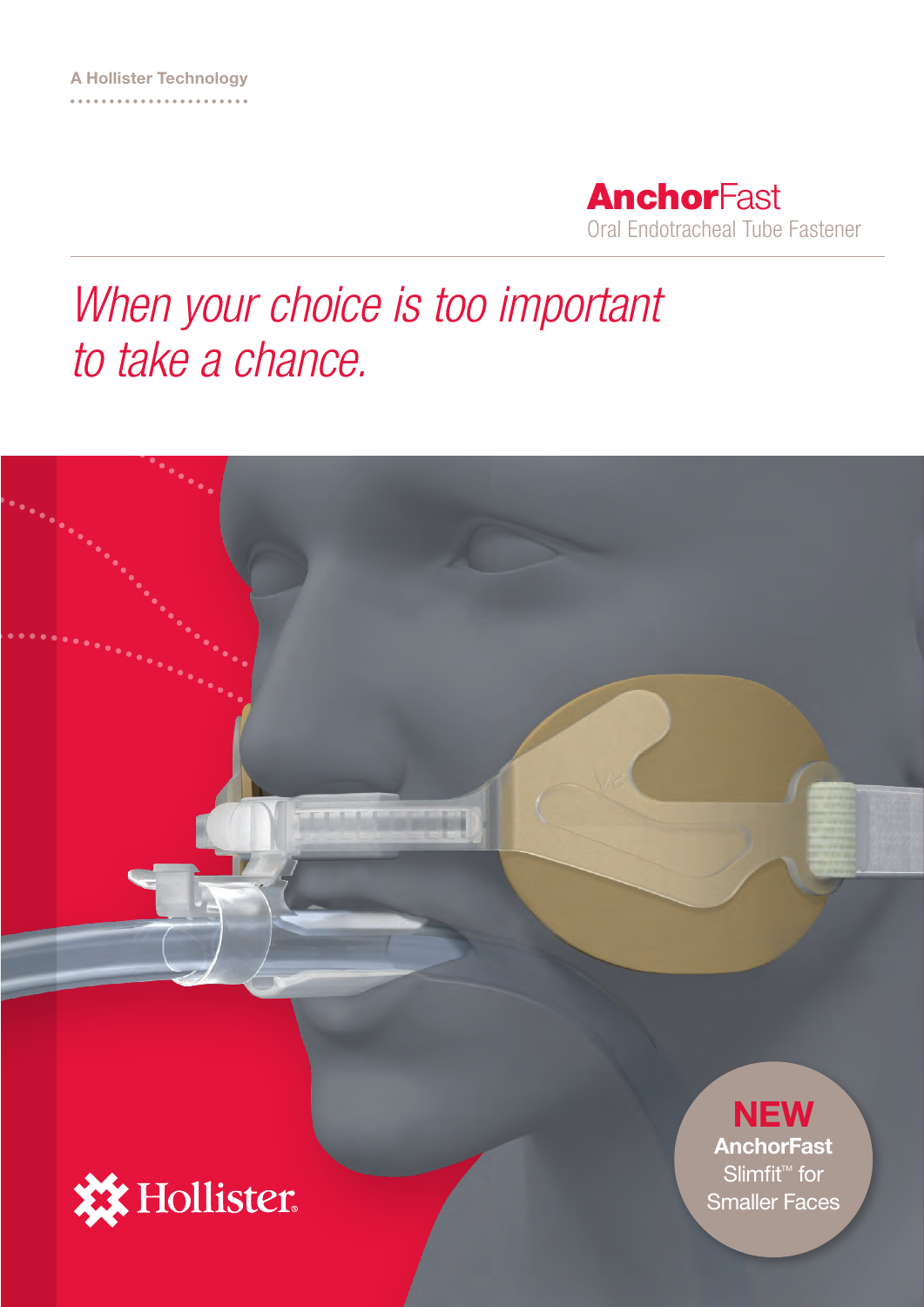### *Address intubated patient risks with confidence.*

Every patient dependent on a ventilator for respiration is vulnerable. Ventilator-associated risks can result in increased length of stay and increased hospital costs.1

RISKS of intubated patients

VENTILATOR-ASSOCIATED EVENTS such as pneumonia, due to limited access to oral care.

ORAL PRESSURE ULCERS from the tube resting too long in one place.

UNEXPECTED TUBE OCCLUSIONS caused by the patient.

CLINICAL BENEFITS

of the AnchorFast oral endotracheal tube fastener

EASES ACCESS TO THE ORAL **CAVITY** to optimise oral care.

Findings suggest implementation of a comprehensive oral and dental care protocol can help reduce incidence of ventilator-associated pneumonia.<sup>2</sup>

HELPS PREVENT FORMATION OF **LIP ULCERS** as part of a multifaceted approach.<sup>3, 4</sup>

HELPS PREVENT TUBE **OCCLUSION** (AnchorFast Guard only) with integrated tube protection sleeve.

## *History, quality, and innovation.*



#### Used at over 3,700 hospitals in the United States

In thousands of hospitals around the world, experts and professionals depend on our AnchorFast products to help improve patient care.



#### 20 years of demonstrated quality

Hollister has a long history with endotracheal tube securement devices. Clinicians depend on its superior performance and quality, making AnchorFast products overwhelmingly the best-selling endotracheal tube securement devices on the market.

#### **Ongoing innovation** driven by customer feedback

Innovation happens when we listen to the people who use our products. What they say matters to us. It's why AnchorFast products continue to evolve to meet your needs.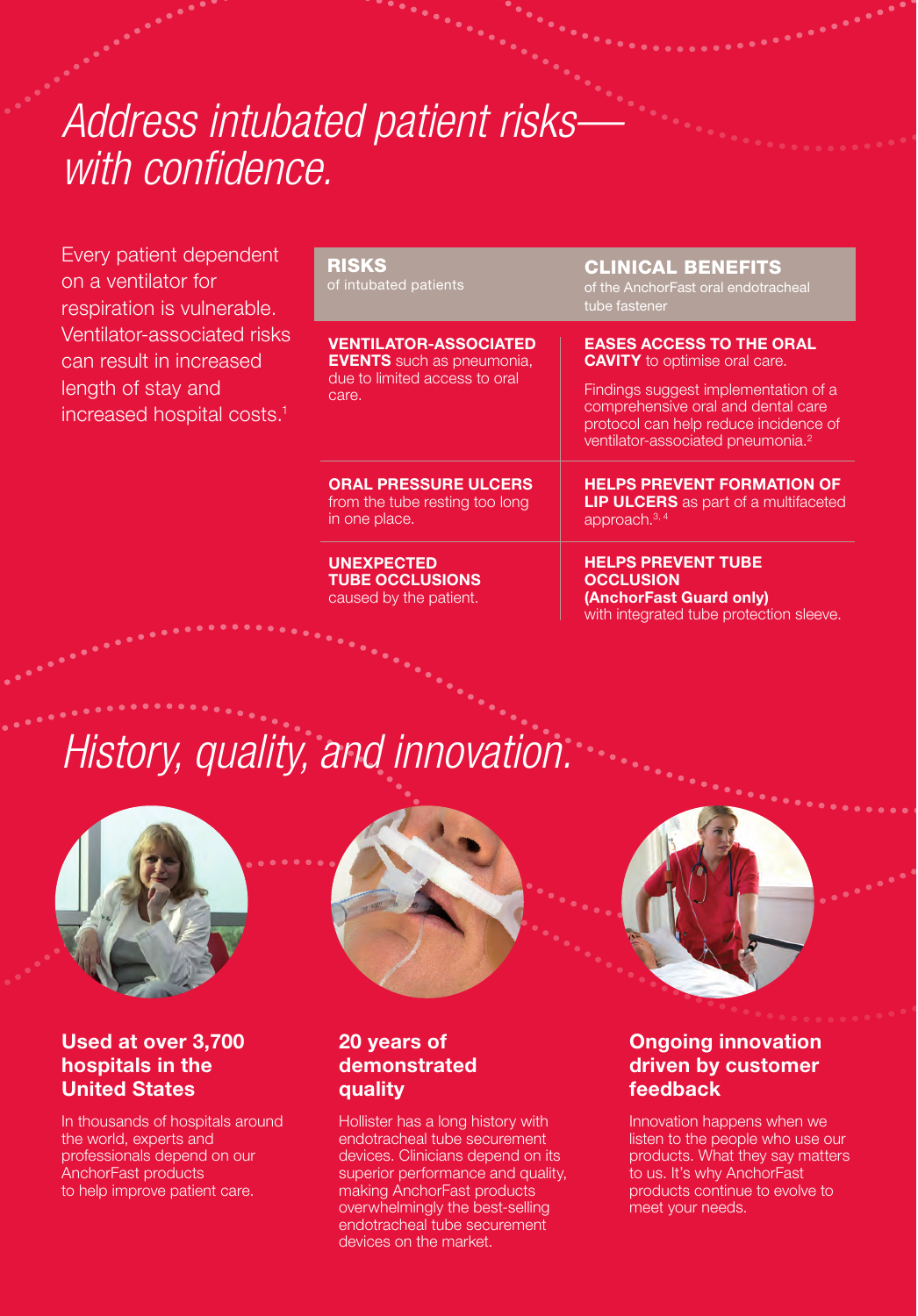### **AnchorFast** Oral Endotracheal Tube Fastener

The **AnchorFast** oral endotracheal tube fastener combines a number of unique features that make it the right choice.



"It's important to look for vendors who have an interest beyond just the transaction.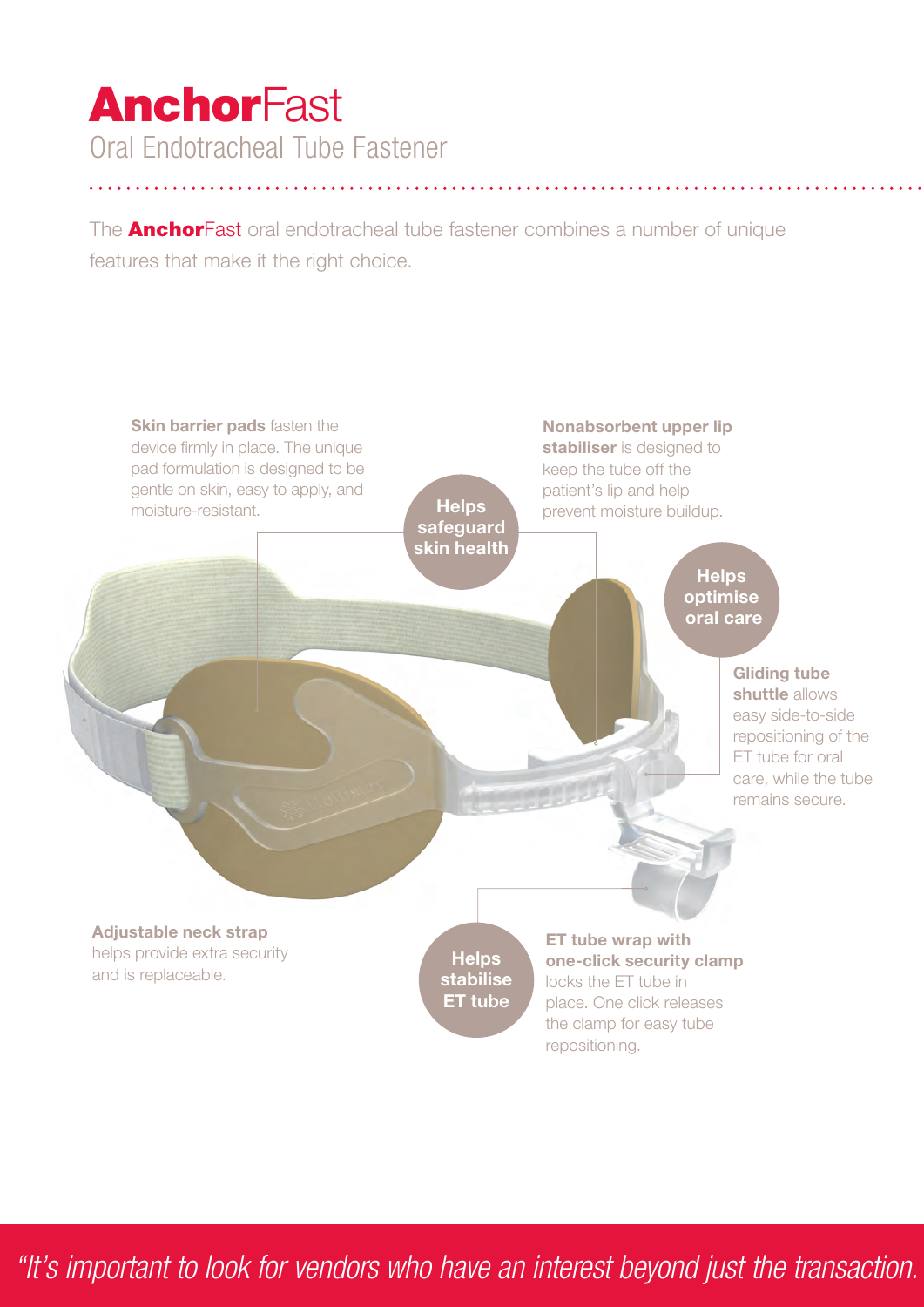# AnchorFast SlimFit

Oral Endotracheal Tube Fastener

The **AnchorFast SlimFit™** oral endotracheal tube fastener provides a convenient means to hold an oral endotracheal (ET) tube securely in place without the use of adhesive tape and is designed with the intent to accommodate smaller faces.

#### **NEW** designed to accommodate smaller faces



Hollister is more than a supplier, they're a partner to respiratory care practitioners in o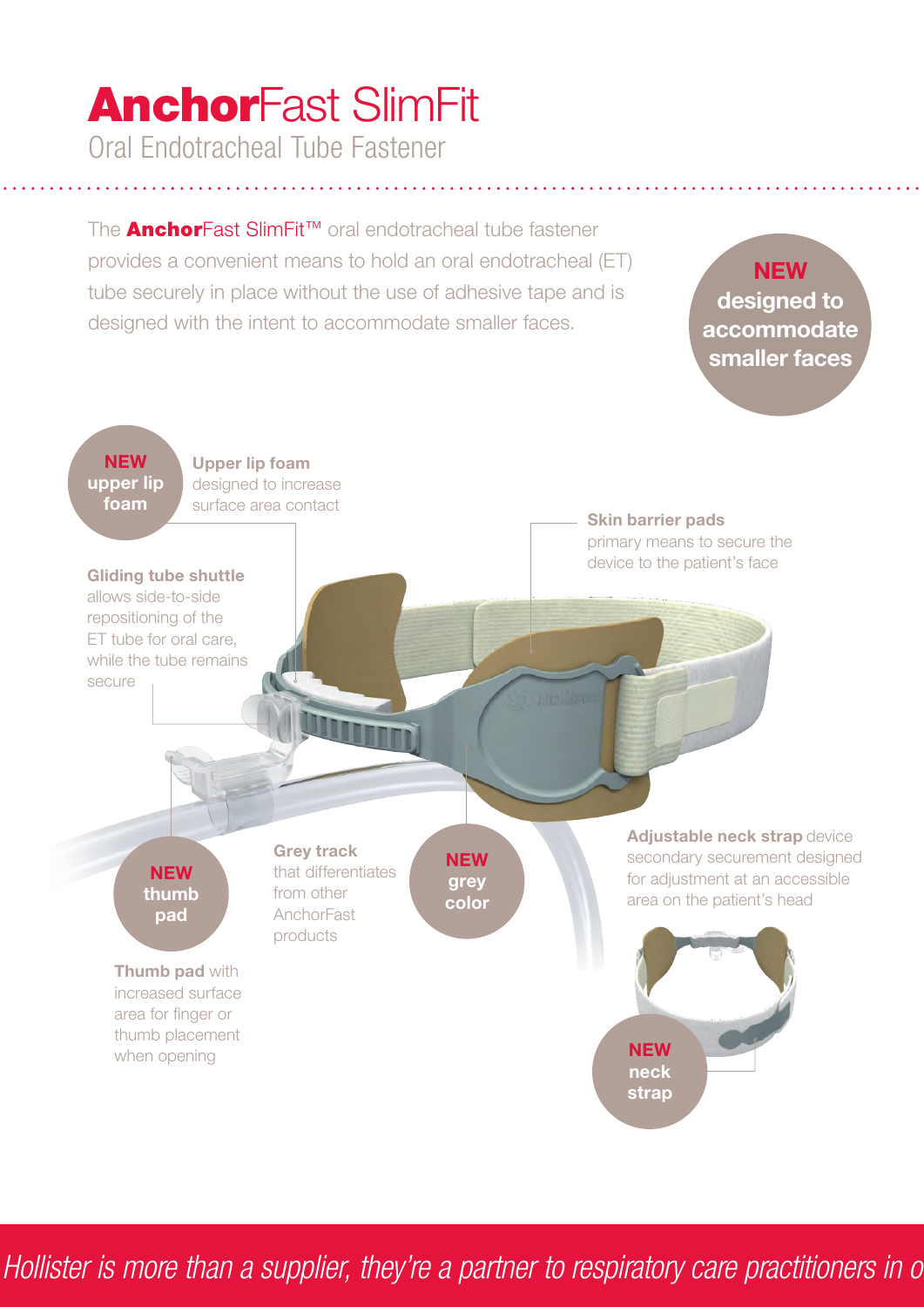## **AnchorFast Guard**

Oral Endotracheal Tube Fastener

With the addition of integrated tube protection to our trusted securement system, the AnchorFast Guard tube fastener can help bring a new level of confidence to the ICU.



Ur continuous quest for advancement in patient care." – Respiratory Care Therapist